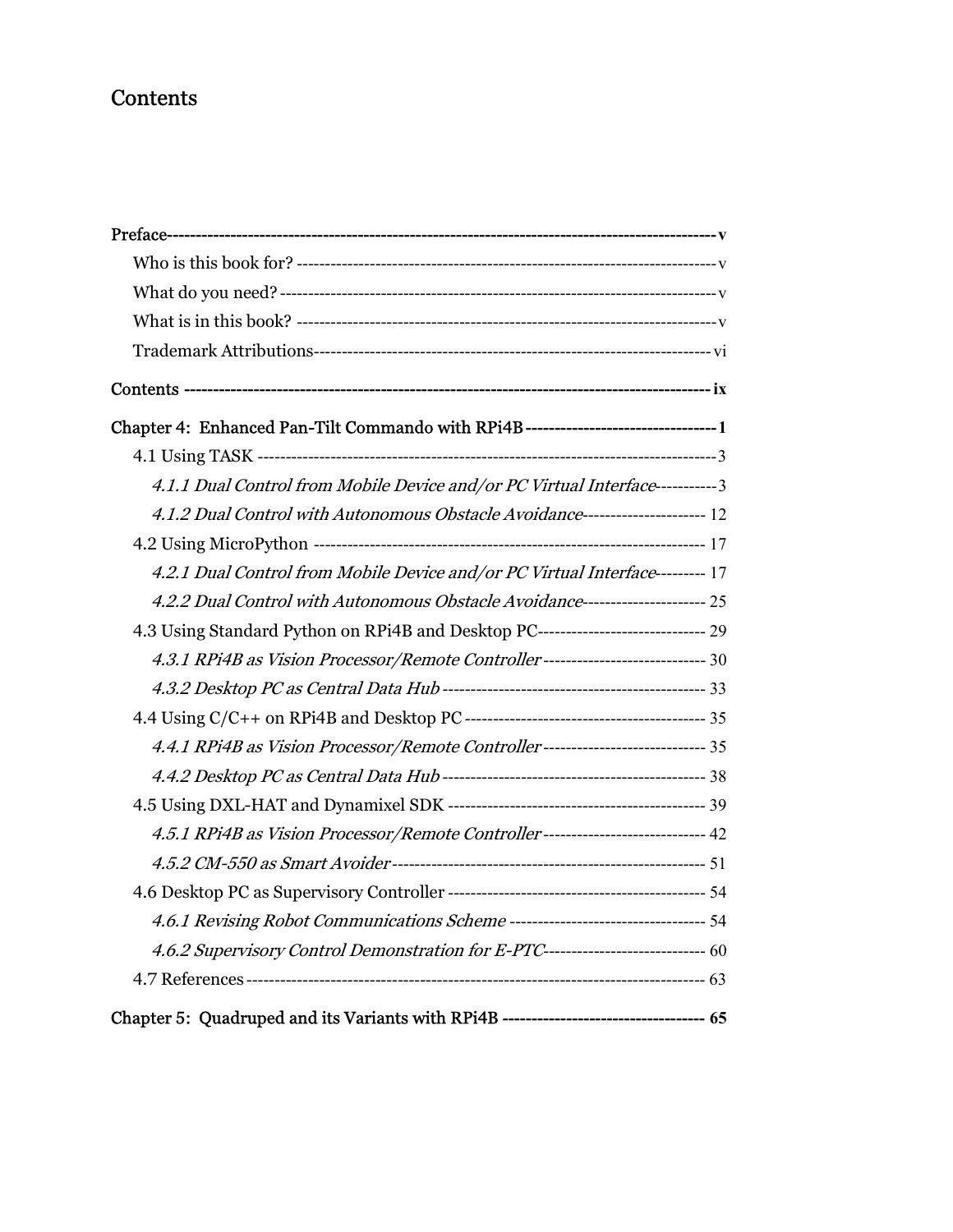| 5.1.2 Dual Control with Autonomous Obstacle Avoidance --------------------- 76        |  |
|---------------------------------------------------------------------------------------|--|
| 5.1.3 Articulated Four-Wheeled Platform (A4WP-123)------------------------ 77         |  |
|                                                                                       |  |
|                                                                                       |  |
|                                                                                       |  |
|                                                                                       |  |
|                                                                                       |  |
| 5.3.1 RPi4B as Vision Processor/Remote Controller----------------------------114      |  |
|                                                                                       |  |
|                                                                                       |  |
| 5.4.1 RPi4B as Vision Processor/Remote Controller-------------------------------- 116 |  |
|                                                                                       |  |
| 5.5 Applying IDN Concept to A4WP-H with DXL-HAT + DXL-SDK ---------- 117              |  |
|                                                                                       |  |
|                                                                                       |  |
|                                                                                       |  |
|                                                                                       |  |
| 5.6 Supervisory Control of A4WP-H (and E-PTC) ---------------------------------- 154  |  |
|                                                                                       |  |
| 5.6.2 Desktop PC Python Solution for A4WP-H and E-PTC--------------------- 159        |  |
| 5.6.3 Supervisory Control Demonstration for A4WP-H------------------------- 162       |  |
| 5.6.4 Supervisory Control Demonstration for A4WP-H + E-PTC------------- 165           |  |
|                                                                                       |  |
| Chapter 6: Enhanced SPI: CM-550 vs. RPi4B vs. Jetson Nano--------------------- 169    |  |
|                                                                                       |  |
|                                                                                       |  |
| 6.2.1 Hardware/Communication Configurations for $RPi4B + E-SPI$ -------178            |  |
| 6.2.2 CM-550 Solution "IDN_SPI_SA_RC_RPi.py"-----------------------------179          |  |
| 6.2.3 RPi4B Solution "IDN_SPI_SA_SSC_VSR_RPi.cpp"-------------------- 183             |  |
| 6.3 Machine Vision Solution with Jetson Nano 2GB -------------------------------- 191 |  |
|                                                                                       |  |